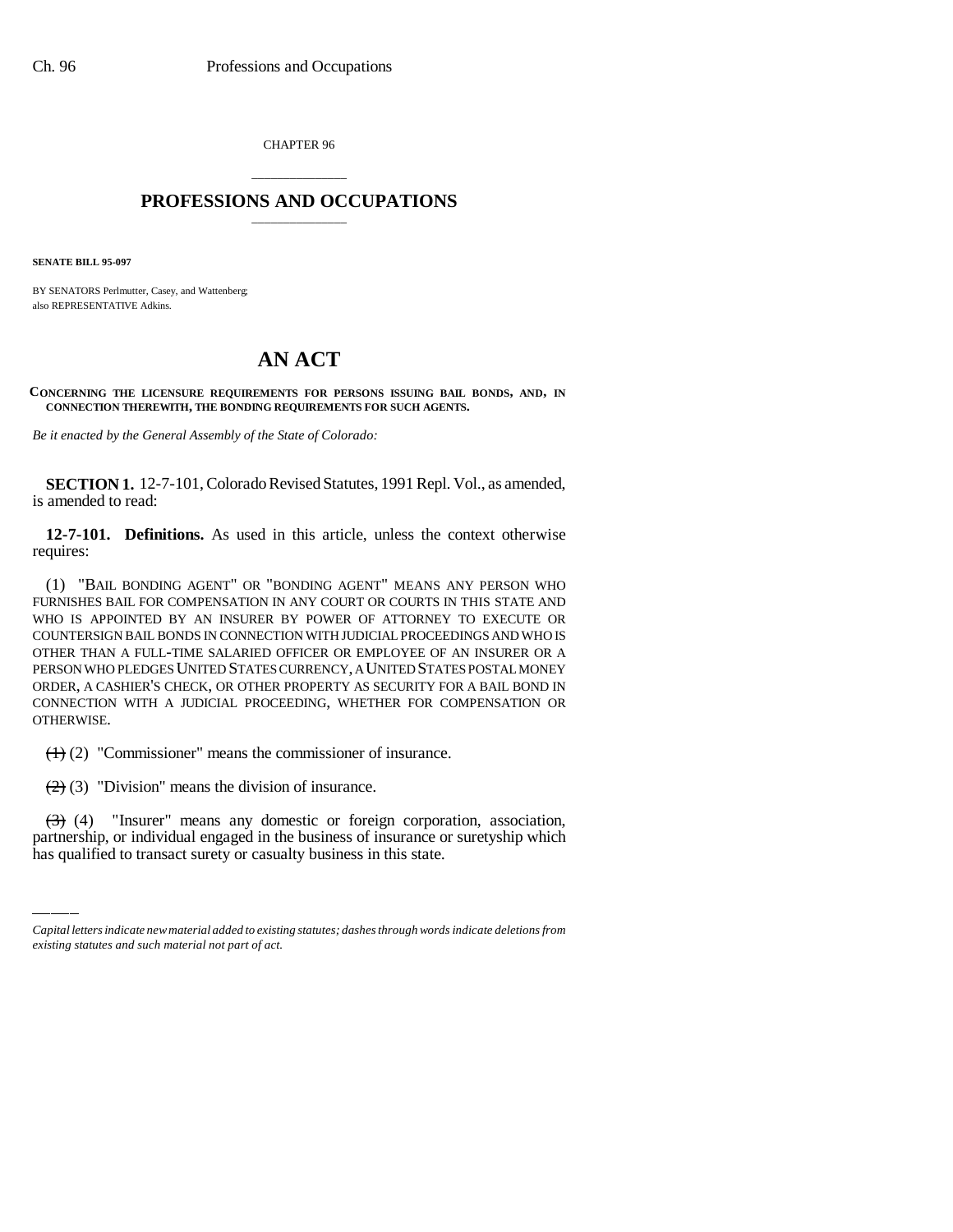Professions and Occupations Ch. 96

(4) "Professional bonding agent" means any person who furnishes bail for compensation in any court or courts in this state and who is appointed by an insurer by power of attorney to execute or countersign bail bonds in connection with judicial proceedings and who is other than a full-time salaried officer or employee of an insurer or a person who pledges United States currency, a United States postal money order, a cashier's check, or other property as security for a bail bond in connection with a judicial proceeding, whether for compensation or otherwise.

(5) Repealed.

**SECTION 2.** 12-7-102 (2) and (4), Colorado Revised Statutes, 1991 Repl. Vol., as amended, are amended to read:

**12-7-102. License required - qualifications - enforcement.** (2) No license shall be issued except in compliance with this article, and none shall be issued except to an individual. No firm, partnership, association, or corporation, as such, shall be licensed. No person engaged as a law enforcement or judicial officer shall be licensed under this article. Every applicant FOR INITIAL LICENSURE UNDER THIS ARTICLE shall provide satisfactory evidence to the commissioner that such applicant HAS:

(a) Is eighteen years of age or older; COMPLIED WITH THE REQUIREMENTS STATED IN SECTION 10-2-404 (1) AND (3), C.R.S.; AND

(b) Is a resident of this state; NOT COMMITTED OR ENGAGED IN AN ACT DESCRIBED IN SECTION 12-7-106 (1).

(c) Is a person of good moral character and has not been convicted of a felony or any crime involving moral turpitude within the last ten years;

(d) Has not served a sentence upon a conviction of a felony or any crime involving moral turpitude in a correctional facility, a city or county jail, or community corrections or under the supervision of the state board of parole or any probation department within the last ten years;

(e) Has not had a license revoked in the immediate past five years in this or any other state.

(4) Each license issued under this article shall expire annually on January 31 JANUARY 1 unless revoked or suspended prior thereto by the division or upon notice served upon the commissioner by the insurer or the employer or user of any licensee that such insurer, employer, or user has cancelled the licensee's authority to act for or in behalf of such insurer, employer, or user.

**SECTION 3.** 12-7-103, Colorado Revised Statutes, 1991 Repl. Vol., as amended, is amended to read:

**12-7-103. License requirements - application - qualification bond - forfeiture.** (1) Any person desiring to engage in the business of professional BAIL bonding agent in this state shall apply to the division for a license on forms prepared and furnished by the division. Such application for a license or renewal thereof shall set forth,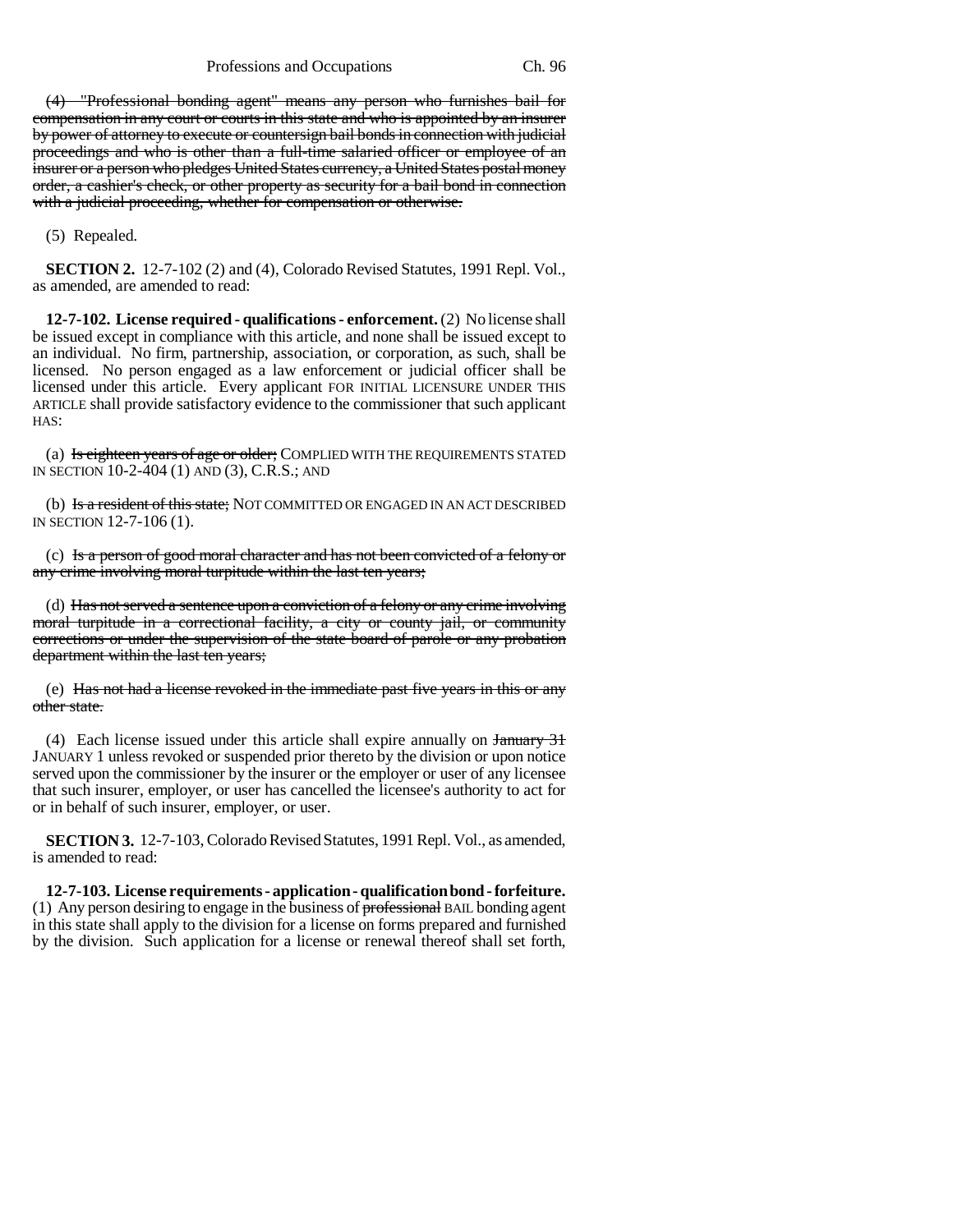under oath, the following information:

(a) Full name, age, residence during the previous twelve months, occupation, and business address of the applicant;

(b) Repealed.

(c) Whether the applicant has been convicted of a felony or  $\alpha$  crime involving moral turpitude ENGAGED IN OR COMMITTED AN ACT DESCRIBED IN SECTION 12-7-106 (1), during the previous ten years;

(d) Such other information including but not limited to a complete set of fingerprints certified to by an authorized law enforcement official and a full-face photograph, as may be required by this article or by the division.

(e) and (f) Repealed.

(2) Each applicant shall satisfy the division of such applicant's good moral character by furnishing references thereof.

 $(3)$  (a) Each applicant for professional BAIL bonding agent shall be required to post a qualification bond in an amount not less than fifty thousand dollars with the division. The qualification bond shall meet such specifications as may be required and approved by the division. Such bond shall be conditioned upon the full and prompt payment on any bail bond issued by such professional bonding agent into the court ordering such bond forfeited. Professional BAIL bonding agents authorized as cash bonding agents pursuant to subsection (7) of this section may only issue bonds in accordance with the provisions of section 16-4-104 (1) (b) (III), C.R.S. The bond shall be to the people of the state of Colorado in favor of any court in this state, whether municipal, county, district, or other court. Any qualification bond for a professional BAIL bonding agent shall also be to the commissioner and the division to fulfill the purposes of this section. In the event of a forfeiture of a professional BAIL bonding agent's qualification bond, the division shall have priority over all other claimants to such bond.

(b) If any bond issued by a **professional** BAIL bonding agent is declared forfeited, and judgment is entered thereon by a court of proper jurisdiction, and the amount of the bond is not paid within a reasonable time to be determined by the court but not to exceed ninety days, such court shall order the division to declare the qualification bond of such **professional** BAIL bonding agent to be forfeited after a hearing as provided in section 12-7-106 (2). The division shall then order the surety on the qualification bond to deposit with the court an amount equal to the amount of the bond issued by such professional BAIL bonding agent and declared forfeited by the court or the amount of the qualification bond, whichever is the smaller amount. The division shall suspend the license of such professional BAIL bonding agent until such time as all forfeitures and judgments ordered and entered against the professional BAIL bonding agent have been certified as paid or vacated by order of a court of record and another qualification bond in the required amount is posted with the division.

(4) Prior to being licensed, every person applying to practice as a professional BAIL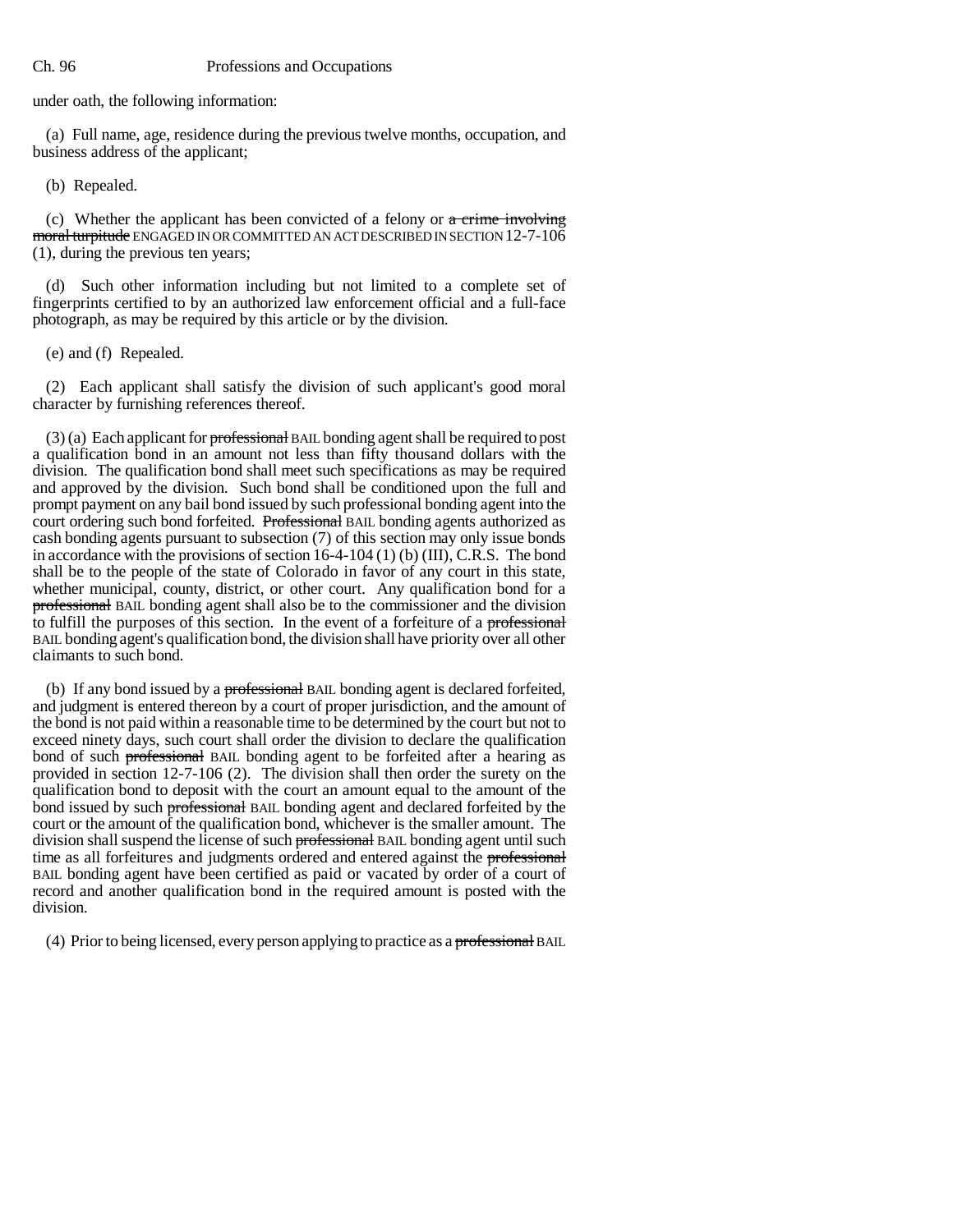Professions and Occupations Ch. 96

bonding agent in this state shall pass an examination approved and adopted by the division. The passing score on such examination shall be set by the division at such level as is necessary to assure that each person passing such examination has the minimum necessary level of competency to practice as a professional BAIL bonding agent in this state. The division shall periodically update the licensure examination as necessary to ensure that all persons passing such examination have the minimum necessary level of competency to practice as **professional** BAIL bonding agents in this state.

(5) Upon receipt of the license application, the required fee, and an approved qualification bond in the required amount, passage of the examination, and compliance with this article, the division shall issue to the applicant a license to do business as a **professional** BAIL bonding agent.

(6) No licensed professional BAIL bonding agent shall employ in such bonding agent's bail bond business any person who could not qualify for a license under this article, nor shall any licensed professional BAIL bonding agent have as a partner or associate in such business any person who could not so qualify.

(7) No person can qualify to be a **professional** BAIL bonding agent unless such person is a licensed insurance producer appointed to represent an insurance company under article 2 of title 10, C.R.S. However, any **professional** BAIL bonding agent who was licensed by the division as of January 1, 1992, to write bail bonds as a cash bonding agent shall be permitted to continue such licensure upon compliance with the other requirements of this article.

**SECTION 4.** Article 7 of title 12, Colorado Revised Statutes, 1991 Repl. Vol., as amended, is amended BY THE ADDITION OF THE FOLLOWING NEW SECTIONS to read:

**12-7-102.5. Prelicensure education requirements - exemptions.** (1) AS A CONDITION OF INITIAL LICENSURE UNDER THIS ARTICLE, THE COMMISSIONER SHALL REQUIRE EACH APPLICANT TO SUBMIT EVIDENCE OF SATISFACTORY COMPLETION OF AN APPROVED PRELICENSURE EDUCATION OR TRAINING COURSE. SUCH EDUCATION OR TRAINING SHALL CONSIST OF AT LEAST EIGHT CLOCK HOURS, TWO OF WHICH SHALL CONCERN THE CRIMINAL COURT SYSTEM, TWO OF WHICH SHALL CONCERN BAIL BOND INDUSTRY ETHICS, AND FOUR OF WHICH SHALL CONCERN THE LAWS RELATING TO BAIL BONDS.

(2) PRELICENSURE EDUCATION REQUIREMENTS SHALL NOT APPLY TO A PERSON APPLYING FOR:

(a) REINSTATEMENT OF A CANCELLED OR EXPIRED BAIL BONDING AGENT LICENSE, IF SUCH LICENSE HAS BEEN INACTIVE FOR ONE YEAR OR LESS; OR

(b) A LICENSE ISSUED UNDER THIS ARTICLE, IF SUCH PERSON HAS BEEN LICENSED IN ANOTHER STATE FOR AT LEAST ONE YEAR AND HAS COMPLETED OR SATISFIED PRELICENSURE REQUIREMENTS WHICH ARE SUBSTANTIALLY SIMILAR TO THOSE STATED IN SUBSECTION (1) OF THIS SECTION.

(3) PRELICENSURE EDUCATION COURSES SHALL BE CERTIFIED, REGISTERED, AND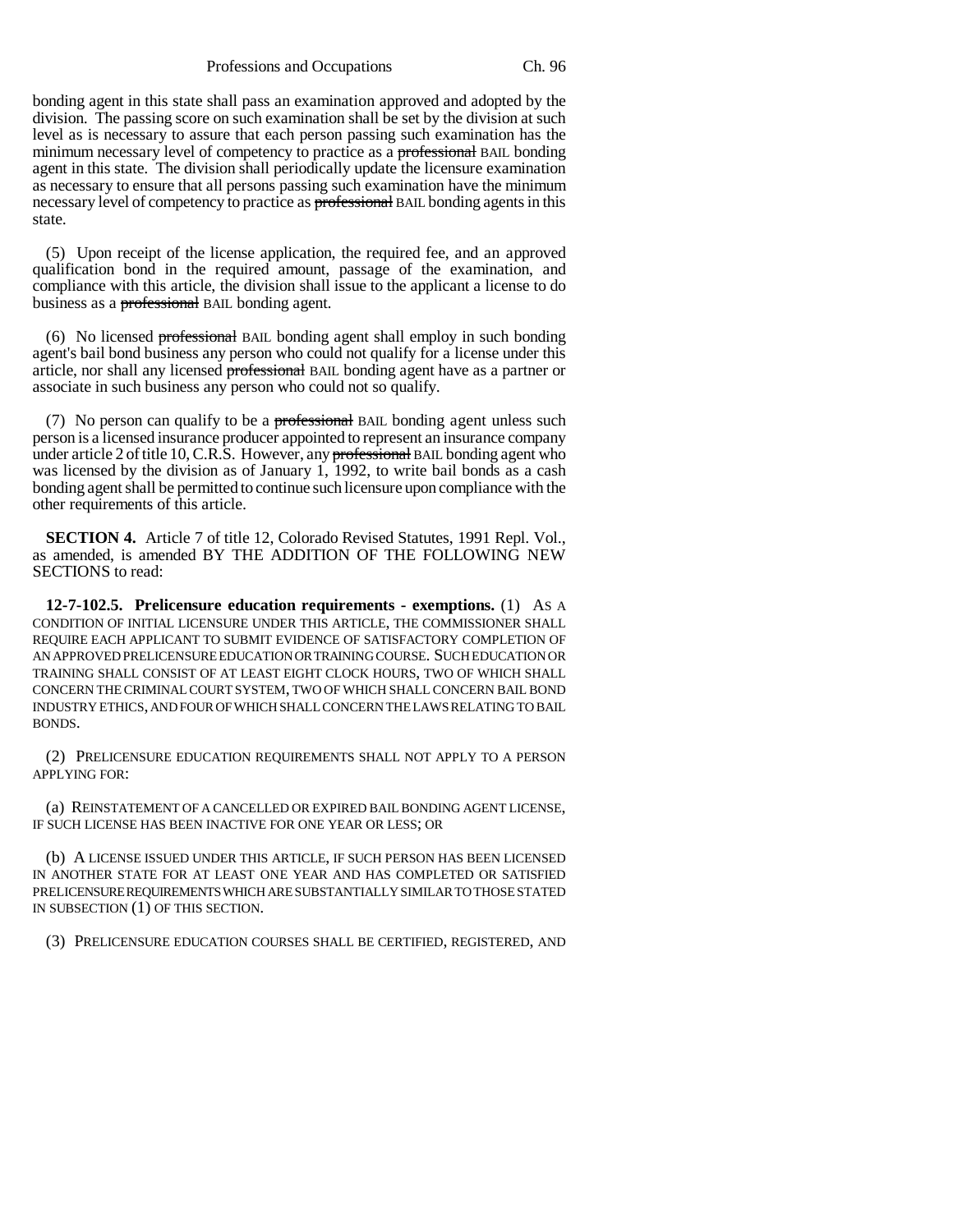REVIEWED BY THE COMMISSIONER PURSUANT TO SECTION 10-2-203.

(4) AN INDIVIDUAL APPLYING FOR A LICENSE UNDER THIS ARTICLE SHALL PAY TO THE COMMISSIONER, IN ADDITION TO ANY OTHER APPLICABLE FEES OR CHARGES, A FEE ESTABLISHED BY THE COMMISSIONER FOR THE OPERATION OF THE PRELICENSURE EDUCATION PROGRAM.

(5) THE COMMISSIONER SHALL ADOPT ALL RULES NECESSARY TO ADMINISTER THE PRELICENSURE EDUCATION REQUIREMENTS OF THIS SECTION.SUCH RULES SHALL SET FORTH THE STANDARDS BY WHICH COURSES AND PROGRAMS SHALL QUALIFY FOR APPROVAL AND SHALL DESCRIBE A SYSTEM OF CONTROL AND REPORTING.

**12-7-103.5. Continuing education requirement.** (1) A BAIL BONDING AGENT LICENSED UNDER THIS ARTICLE SHALL SATISFACTORILY COMPLETE AT LEAST SIX CLOCK HOURS OF INSTRUCTION EVERY TWO YEARS BY ATTENDING COURSES OR PROGRAMS OF INSTRUCTION THAT HAVE BEEN APPROVED BY THE COMMISSIONER. TWO CLOCK HOURS OF SUCH INSTRUCTION SHALL CONCERN BAIL BOND INDUSTRY ETHICS. THE COMMISSIONER MAY ADOPT RULES CONCERNING TESTS THAT RELATE TO SUCH CONTINUING EDUCATION REQUIREMENTS.

(2) (a) A BAIL BONDING AGENT LICENSED BEFORE JANUARY 1, 1995, SHALL COMPLETE AT LEAST SIX CLOCK HOURS OF CONTINUING EDUCATION AS DESCRIBED IN SUBSECTION (1) OF THIS SECTION BY DECEMBER 31, 1997, AND AN ADDITIONAL SIX CLOCK HOURS OF SUCH CONTINUING EDUCATION EVERY TWO YEARS THEREAFTER.

(b) A BAIL BONDING AGENT LICENSED ON OR AFTER JANUARY 1, 1995, SHALL COMPLETE AT LEAST SIX CLOCK HOURS OF CONTINUING EDUCATION AS DESCRIBED IN SUBSECTION (1) OF THIS SECTION BY DECEMBER 31 OF THE SECOND FULL CALENDAR YEAR AFTER INITIAL LICENSURE AND AN ADDITIONAL SIX CLOCK HOURS OF SUCH CONTINUING EDUCATION EVERY TWO YEARS THEREAFTER.

(c) FOR GOOD CAUSE SHOWN, THE COMMISSIONER MAY GRANT AN EXTENSION OF TIME, NOT TO EXCEED ONE YEAR, WITHIN WHICH AN APPLICANT MAY COMPLY WITH THIS SECTION.

(d) AN INSTRUCTOR OF AN APPROVED COURSE OF INSTRUCTION SHALL QUALIFY FOR THE SAME NUMBER OF CLOCK HOURS OF CONTINUING EDUCATION AS A PERSON ATTENDING AND SUCCESSFULLY COMPLETING THE COURSE OR PROGRAM, BUT SHALL NOT RECEIVE CREDIT MORE THAN ONCE FOR A COURSE OR PROGRAM GIVEN MORE THAN ONCE DURING A TWO-YEAR PERIOD.

(3) A BAIL BONDING AGENT LICENSED UNDER THIS ARTICLE SHALL FURNISH WRITTEN PROOF OF COMPLIANCE WITH THE REQUIREMENTS OF THIS SECTION, IN A FORM SATISFACTORY TO THE COMMISSIONER.

(4) AN ORGANIZATION SPONSORING A COURSE OF CONTINUING EDUCATION, OR A PERSON ACTING ON ITS BEHALF, SHALL EXECUTE WRITTEN CERTIFICATION THAT A COURSE OF INSTRUCTION HAS BEEN COMPLETED. SUCH CERTIFICATION SHALL BE IN A FORM SATISFACTORY TO THE COMMISSIONER.

(5) A BAIL BONDING AGENT LICENSED UNDER THIS ARTICLE WHO FAILS TO COMPLY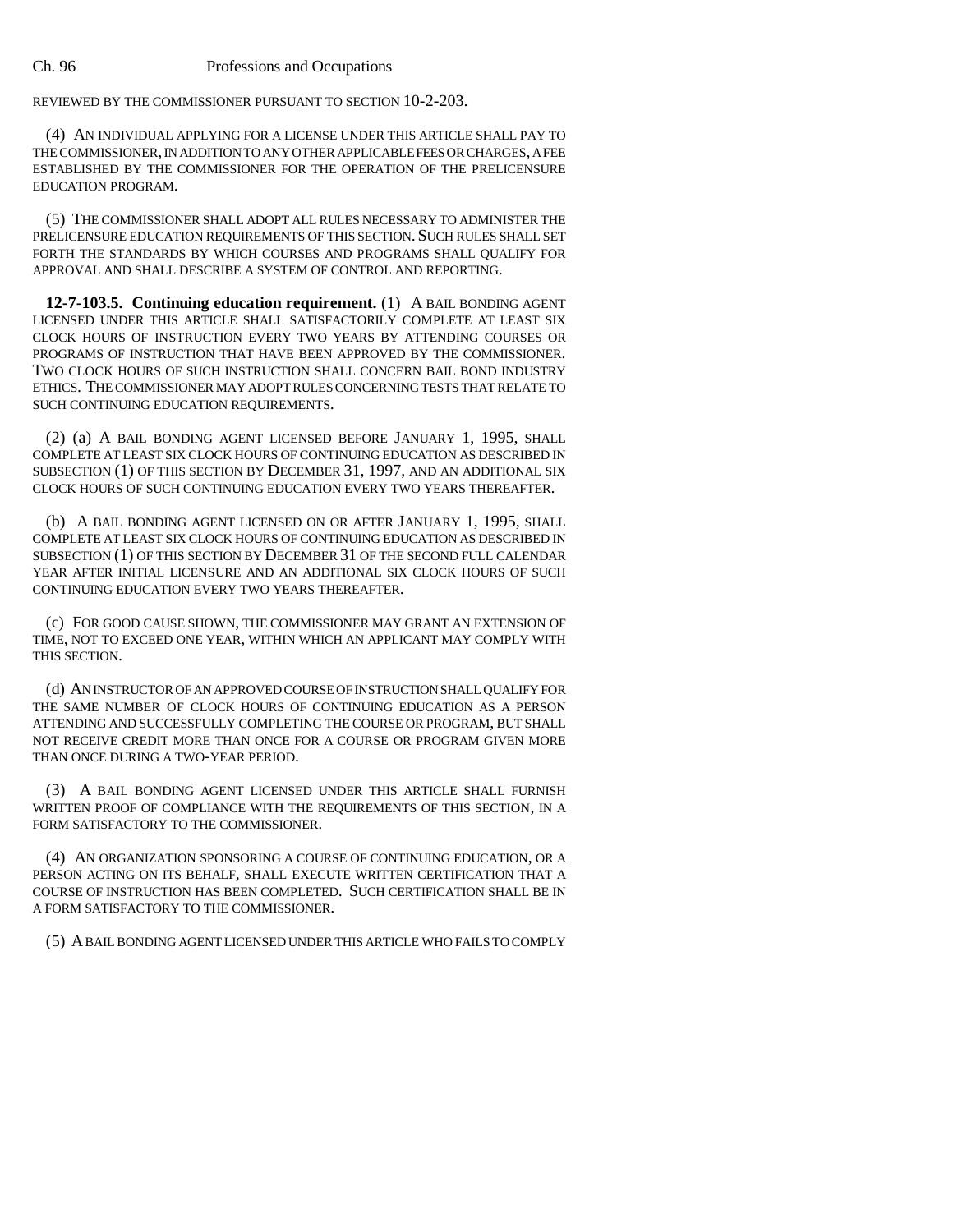WITH THIS SECTION, OR IS FOUND AFTER NOTICE AND THE OPPORTUNITY FOR HEARING TO HAVE SUBMITTED A FALSE OR FRAUDULENT CERTIFICATE OF COMPLIANCE, SHALL HAVE HIS OR HER LICENSE SUSPENDED UNTIL SUCH PERSON SATISFACTORILY DEMONSTRATES TO THE COMMISSIONER THAT ALL OF THE REQUIREMENTS OF THIS SECTION HAVE BEEN MET.

(6) SECTION 10-2-301 (6) AND (7), C.R.S., SHALL APPLY WITH RESPECT TO THE ADMINISTRATION OF THE CONTINUING EDUCATION REQUIREMENTS FOR BAIL BONDING AGENTS LICENSED UNDER THIS ARTICLE.

(7) THIS SECTION SHALL NOT APPLY TO ANY BAIL BONDING AGENT WHO WAS LICENSED BY THE DIVISION AS OF JANUARY 1, 1992, TO WRITE BAIL BONDS AS A CASH BONDING AGENT.

(8) THIS SECTION IS REPEALED, EFFECTIVE JULY 1, 2000.

**SECTION 5.** 12-7-104, Colorado Revised Statutes, 1991 Repl. Vol., as amended, is amended to read:

**12-7-104. License fees.** Each license application and application for license renewal to engage in the business of professional BAIL bonding agent shall be accompanied by a fee of two hundred dollars.

**SECTION 6.** 12-7-104.5 (1), Colorado Revised Statutes, 1991 Repl. Vol., as amended, is amended to read:

**12-7-104.5. Advisory committee.** (1) There is hereby created an advisory committee of three FOUR persons to advise the commissioner on issues concerning bail bonds and on complaints concerning licensees and the bail bond industry. The committee shall be composed of one professional BAIL bonding agent LICENSED UNDER THIS ARTICLE, one attorney, and one person representing the division, AND ONE COMPANY REPRESENTATIVE. The committee members shall serve without compensation but may be entitled to reimbursement for actual and necessary expenses. Appointments shall be made by the commissioner for terms of one year. Vacancies which occur during any term shall be filled by the commissioner for the remainder of such term. THE ADVISORY COMMITTEE SHALL MAKE RECOMMENDATIONS TO THE COMMISSIONER WITH RESPECT TO THE REQUIREMENT FOR CONTINUING EDUCATION AND THE STANDARDS FOR QUALIFYING COURSES AND PROGRAMS FOR CERTIFICATION FOR BAIL BONDING AGENTS LICENSED UNDER THIS ARTICLE.

**SECTION 7.** 12-7-105 (1), Colorado Revised Statutes, 1991 Repl. Vol., as amended, is amended to read:

**12-7-105. Reports and records required - professional bonding agents division.** (1) Each professional BAIL bonding agent licensed under the provisions of this article shall, under oath, report semiannually to the division on forms prescribed by the division. The reports shall be made FILED WITH THE DIVISION prior to January 31 and July 31 of each year and shall contain the following detailed information for the preceding calendar year:

(a) The names of the persons for whom such professional BAIL bonding agent has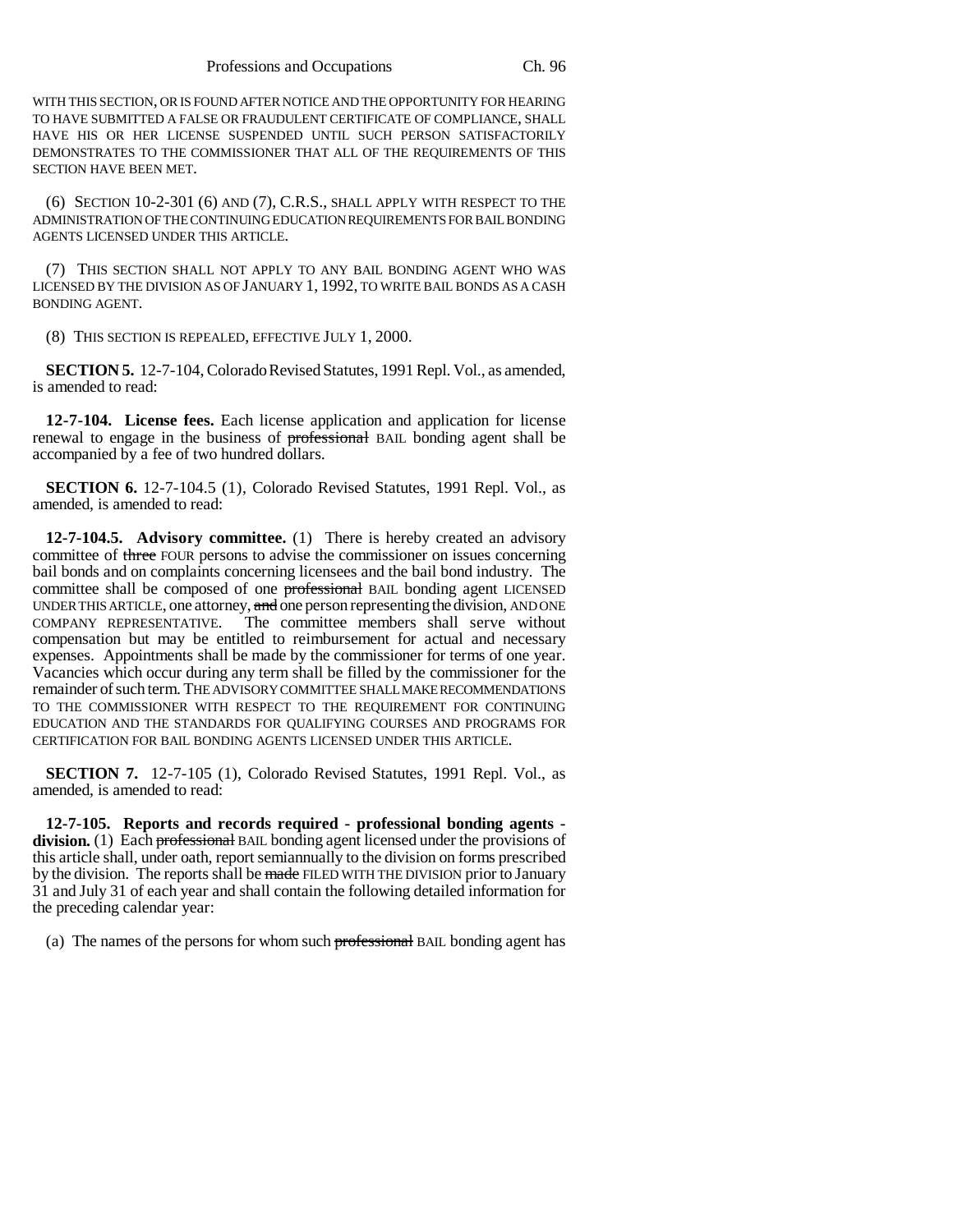become surety;

(b) The date and amount of the bonds issued by such bonding agent and the court in which such bonds were posted;

(c) The fee for each bond charged by such professional BAIL bonding agent;

(d) The amount of collateral or security received from insured principals or persons acting on behalf of such principals by such professional BAIL bonding agent on each bond;

(e) The names of all persons who are employees, partners, and associates of the professional BAIL bonding agent. Such bonding agent shall immediately report any change in the list of names to the division.

(f) Such further information as the division may require including, but not limited to, residence and business addresses, financial statements, and other business activities of the professional BAIL bonding agent.

**SECTION 8.** The introductory portion to 12-7-106 (1) and 12-7-106 (1) (k) and (1) (n), Colorado Revised Statutes, 1991 Repl. Vol., as amended, are amended, and the said 12-7-106 (1) is further amended BY THE ADDITION OF A NEW PARAGRAPH, to read:

**12-7-106. Denial, suspension, revocation, and refusal to renew license hearing - alternative civil penalty.** (1) The division shall deny, suspend, revoke, or refuse to renew, as may be appropriate, the license of any person engaged in the business of professional BAIL bonding agent for any of the following reasons:

(k) Revocation of a license as a **professional** BAIL bonding agent in the immediate past five years in this or any other state;

(n) Conviction of an unlawful entry into a residence by any professional BAIL bonding agent or such bonding agent's representative or employees in violation of section 16-3-201, C.R.S.;

(p) FAILURE TO PAY A FINAL, NONAPPEALABLE JUDGMENT AWARD FOR FAILURE TO RETURN OR REPAY COLLATERAL RECEIVED TO SECURE A BOND.

**SECTION 9.** 12-7-107 (1) and (3), Colorado Revised Statutes, 1991 Repl. Vol., as amended, are amended to read:

**12-7-107. Notice to courts and surety.** (1) The division shall furnish to all courts in this state, as specified in section  $12-7-101$   $(4)$ , (1), the names of all professional BAIL bonding agents licensed under the provisions of this article; shall forthwith notify such courts of the suspension, revocation, or reinstatement of any BAIL bonding agent's license to engage in such business; and shall forthwith notify such courts of any surety company becoming insolvent, subject to an order for relief under the federal "Bankruptcy Reform Act of 1978", Title 11 of the United States Code, or placed in receivership. No court shall accept bond from a professional BAIL bonding agent unless such bonding agent is licensed under the provisions of this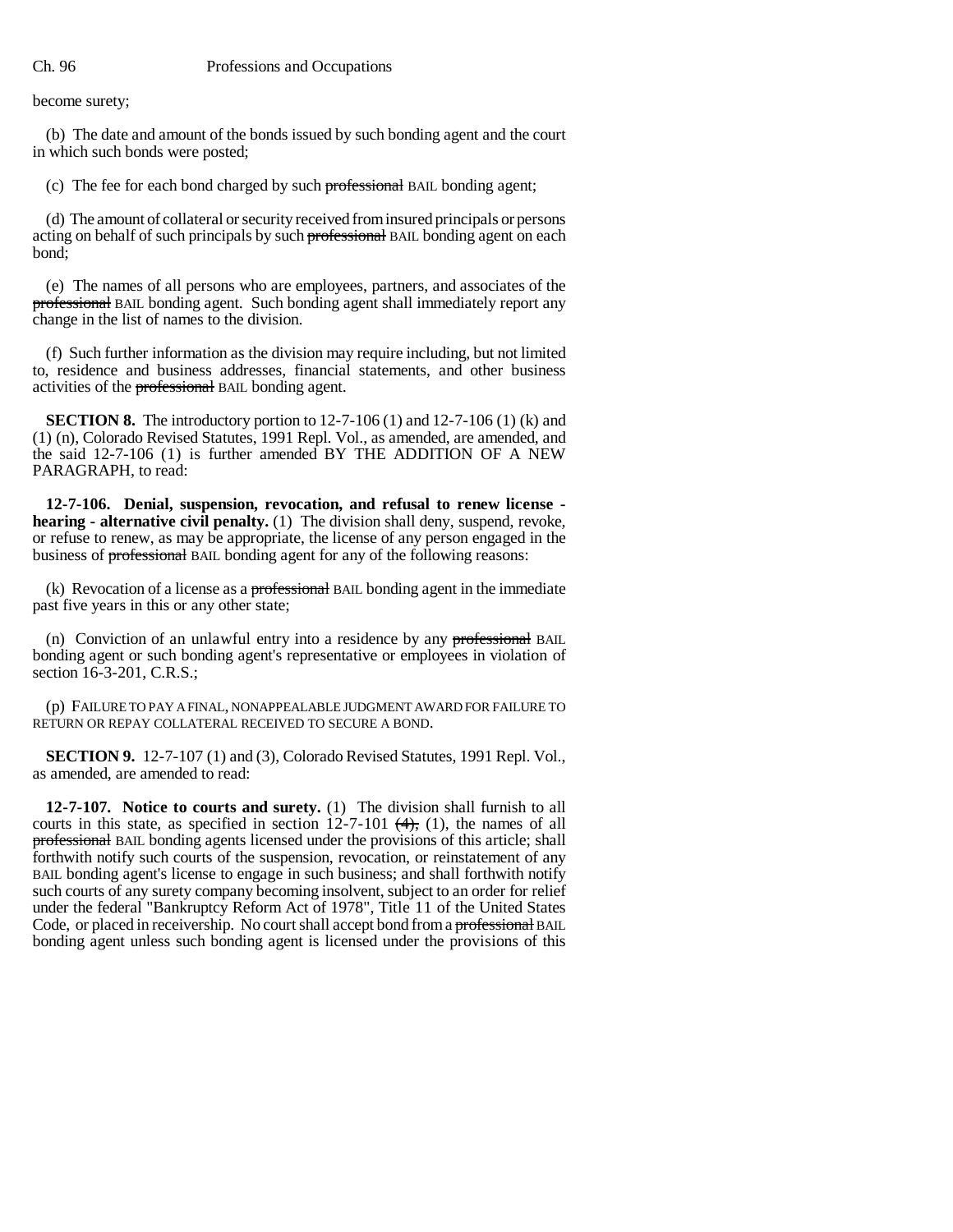article and unless such BAIL bonding agent exhibits to such court a valid pocket card or license issued by the division, which license of such bonding agent has not been suspended or revoked.

(3) The **professional** BAIL bonding agent shall prepare a list of all collateral taken for assurance of compliance with the bond issued and the fee paid therefor. The professional BAIL bonding agent shall provide such list to the surety within ten days of taking the collateral. Failure to provide this written list to the surety or to keep a file of all such lists or to provide the list or a copy thereof to the commissioner on request is a violation of this section and shall be a ground for revocation of the professional BAIL bonding agent's license.

**SECTION 10.** 12-7-108, Colorado Revised Statutes, 1991 Repl. Vol., as amended, is amended to read:

**12-7-108. Bonding agreement - requirements - payment schedule.** (1) A BONDING AGREEMENT SHALL BE IN WRITING AND SIGNED BY THE BAIL BONDING AGENT AND THE PRINCIPAL. IF THE PRINCIPAL IS ILLITERATE OR DOES NOT READ THE ENGLISH LANGUAGE, SUCH BAIL BONDING AGENT SHALL NOTE ON THE AGREEMENT THAT HE OR SHE OR A THIRD PARTY HAS READ OR TRANSLATED THE BONDING AGREEMENT TO THE PRINCIPAL, AND A COPY OF THE TRANSLATION SHALL BE ATTACHED TO THE AGREEMENT.

(2) Except for  $\alpha$  BOND filing fee FEES CHARGED BY A COURT OR LAW ENFORCEMENT AGENCY AND THE ACTUAL COST OF STORING COLLATERAL IN A SECURE, SELF-SERVICE PUBLIC STORAGE FACILITY, no professional BAIL bonding agent LICENSED UNDER THIS ARTICLE shall charge for such BAIL bonding agent's premium, commission, or fee an amount more than fifteen percent of the amount of bail furnished by such bonding agent or twenty dollars, whichever is more.

(3) AN ARRANGEMENT FOR THE PAYMENT OF ALL OR PART OF THE PREMIUM, COMMISSION, OR FEE PAID TO A BAIL BONDING AGENT LICENSED UNDER THIS ARTICLE SHALL BE IN WRITING AND SHALL SET FORTH THE SCHEDULE OF SUCH PAYMENTS.

**SECTION 11.** 12-7-109 (1) (c), (1) (e), (1) (g), (1) (h), (1) (j), (1) (k), (1) (n), and (3), Colorado Revised Statutes, 1991 Repl. Vol., as amended, are amended, and the said 12-7-109 (1) is further amended BY THE ADDITION OF A NEW PARAGRAPH, to read:

**12-7-109. Prohibited activities - penalties.** (1) It is unlawful for any licensee under this article to engage in any of the following activities:

(c) Pay a fee or rebate or give anything of value to an attorney in bail bond matters, except in defense of any action on a bond or as counsel to represent such professional BAIL bonding agent or such bonding agent's representative or employees;

(e) Accept anything of value from a person on whose bond such licensee is surety or from others on behalf of such person except the fee or premium on the bond, but the professional BAIL bonding agent may accept collateral security or other indemnity if: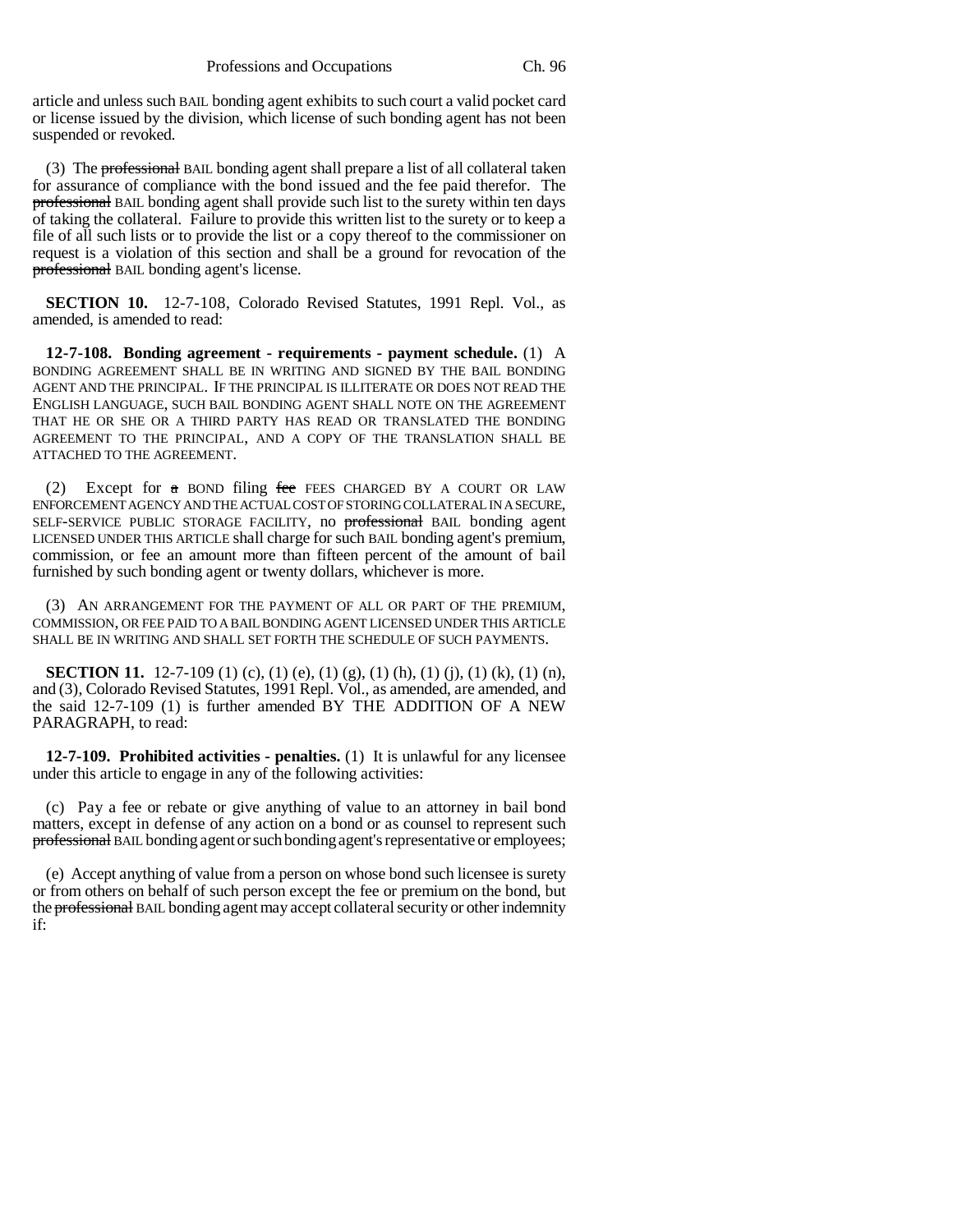#### Ch. 96 Professions and Occupations

(I) No collateral or security in tangible property is taken by pledge or debt instrument which allows retention, sale, or other disposition of such property upon default except in accordance with the provisions of article 9 of title 4, C.R.S.;

(II) No collateral or security interest in real property is taken by deed or any other instrument unless the professional BAIL bonding agent's interest in the property is limited to the amount of the bond;

(III) The collateral or security taken by the professional BAIL bonding agent is not pledged directly to any court as security for any appearance bond; and

(IV) The person from whom the collateral or security is taken is issued a receipt describing the condition of the collateral at the time it is taken into the custody of the professional BAIL bonding agent;

(g) Act as a professional BAIL bonding agent in any court of record in this state if such licensee is in default in securing any person's bond;

(h) Fail to apprise the court of known inaccuracies in any property value schedules of security being pledged directly under the provisions of section 16-4-104, C.R.S., to any court in this state in combination with a bond underwritten by the professional BAIL bonding agent;

(j) Post bond in any amount in the name of a corporate surety:

(I) Without authorization from the corporate surety; OR

(II) AFTER THE WITHDRAWAL OF AUTHORIZATION BY THE CORPORATE SURETY BY SUCH SURETY PROVIDING NOTICE IN WRITING, BY CERTIFIED MAIL, SENT TO THE LAST KNOWN BUSINESS ADDRESS OF THE LICENSEE;

(k) Accept anything of value from a person on whose bond such licensee is indemnitor or from another on behalf of such principal except the premium; except that the professional BAIL bonding agent LICENSED UNDER THIS ARTICLE may accept collateral security or other indemnity from the person on whose bond such BAIL bonding agent is indemnitor or from another on behalf of such principal. All such collateral or other indemnity shall be returned pursuant to the requirements contained in paragraph (d.5) of this subsection (1). The professional BAIL bonding agent LICENSED UNDER THIS ARTICLE shall preserve and separately retain such collateral and shall be responsible for the return of all such collateral taken and shall be liable for failure thereof as will also be the surety company. When a professional BAIL bonding agent accepts collateral as security pursuant to this paragraph (k), such BAIL bonding agent shall give a written receipt for such collateral to the person on whose bond such BAIL bonding agent is indemnitor or to another on behalf of such principal and the surety, which shall provide in detail a full description of the collateral received. In the event of the failure of or inability for any reason of a professional BAIL bonding agent or such BAIL bonding agent's heirs or assignees to return collateral as required in this paragraph  $(k)$ , the commissioner or the commissioner's designee is authorized to take immediate possession of the collateral and take whatever actions are necessary and appropriate to assure compliance with the obligations of this article relating to the return of collateral. The commissioner is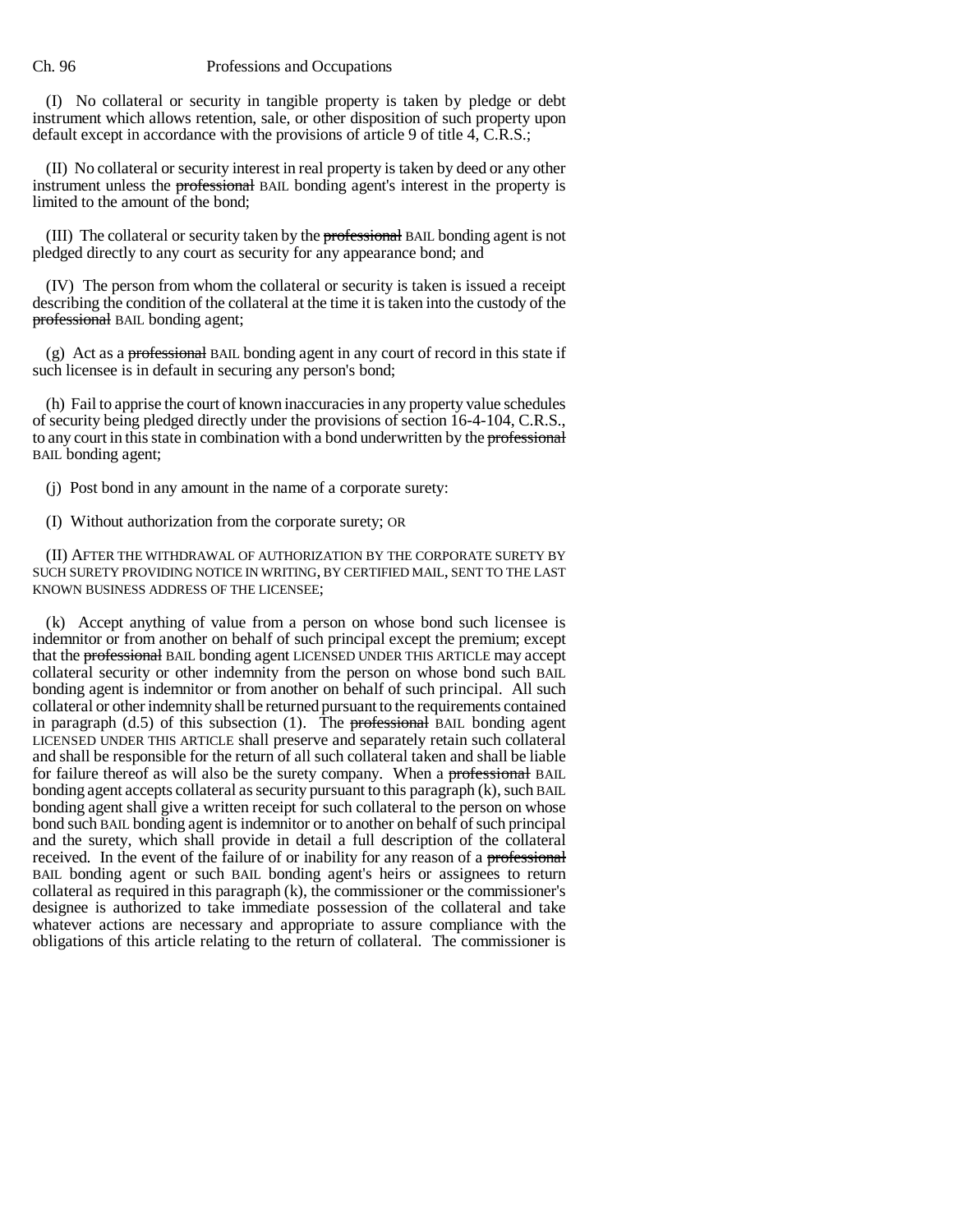authorized to utilize any or all of the qualification bond required in section 12-7-103 (3) for any costs incurred. Any such payment received by the commissioner is hereby appropriated to the division of insurance in addition to any other funds appropriated for its normal operation. THE COMMISSIONER SHALL FORFEIT A QUALIFICATION BOND IN THE AMOUNT NECESSARY TO PAY ANY FINAL, NONAPPEALABLE JUDGMENT AWARD FOR FAILURE TO RETURN COLLATERAL, INCLUDING COSTS AND ATTORNEY'S FEES, IF AWARDED.

(n) Fail to issue to the person from whom collateral or security is taken a receipt which includes a description of the collateral or security at the time it is taken into the custody of the **professional** BAIL bonding agent;

(o) FAILURE TO POST A BOND WITHIN TWENTY-FOUR HOURS OF RECEIPT OF FULL PAYMENT OR A SIGNED CONTRACT FOR PAYMENT, OR IF THE BOND IS NOT POSTED WITHIN TWENTY-FOUR HOURS OF RECEIPT OF FULL PAYMENT OR A SIGNED CONTRACT FOR PAYMENT, FAILURE TO REFUND ALL MONEYS RECEIVED, RELEASE ALL LIENS, AND RETURN ALL COLLATERAL WITHIN FORTY-EIGHT HOURS OF RECEIPT OF SUCH PAYMENT OR CONTRACT.

(3) Any person who acts or attempts to act as a professional BAIL bonding agent and who is not licensed as such under this article is guilty of a misdemeanor and, upon conviction thereof, shall be punished by a fine of not more than one thousand dollars, or by imprisonment in the county jail for not more than one year, or by both such fine and imprisonment.

**SECTION 12.** 12-7-111, Colorado Revised Statutes, 1991 Repl. Vol., as amended, is amended to read:

**12-7-111. Tax on fees charged.** Each professional BAIL bonding agent who furnishes bail in a form other than in the form of the bail bond of an insurer shall pay to the division a tax on the fees charged for bail by such professional BAIL bonding agent. Such tax shall be the same as the tax levied on insurance companies by section 10-3-209 (1), C.R.S., and all applicable provisions of such section shall be applied to such professional BAIL bonding agent in the same manner, amounts, and procedure as they are applied to insurance companies in such section.

**SECTION 13.** 10-2-301 (6) (a) and (6) (c), Colorado Revised Statutes, 1994 Repl. Vol., are amended to read:

**10-2-301. Continuing education requirement - advisory committee.** (6) (a) The commissioner shall be responsible for administering the continuing insurance education requirements UNDER THIS ARTICLE AND THE CONTINUING EDUCATION REQUIREMENTS UNDER ARTICLE 7 OF TITLE 12, C.R.S., and approving courses of instruction which qualify for such purposes. The commissioner shall promulgate such rules and regulations as it THE COMMISSIONER deems necessary to administer the SUCH continuing insurance education requirements, including the provisions and requirements of this section. The commissioner shall also promulgate regulations requiring that producers AND BAIL BONDING AGENTS LICENSED UNDER ARTICLE 7 OF TITLE 12, C.R.S., be required to provide to a continuing education administrator proof of compliance with the continuing education requirements as a condition of license renewal. For persons licensed pursuant to section 10-11-116 (1)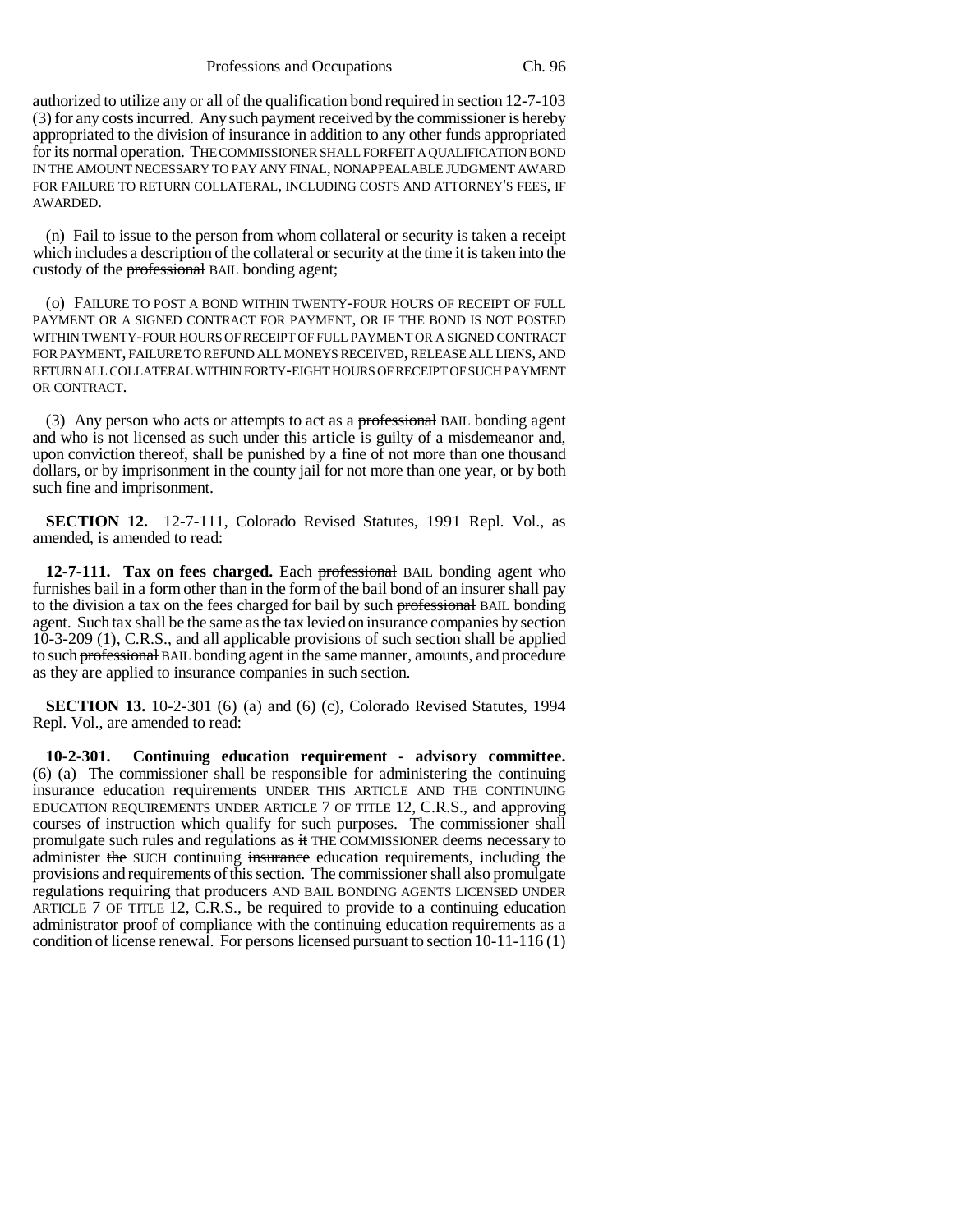#### Ch. 96 Professions and Occupations

(c), C.R.S., compliance with the continuing legal education credits requirements of the Colorado supreme court shall be deemed to meet the requirements of this section.

(c) Each producer BAIL BONDING AGENT LICENSED UNDER ARTICLE 7 OF TITLE 12, C.R.S., shall be responsible for paying to the continuing education administrator a reasonable biennial fee for the operation of the continuing insurance education program PROGRAMS, which fee shall be used to administer the provisions of this section.

**SECTION 14.** The introductory portion to 16-4-104 (1) and 16-4-104 (1) (b) (III), (3) (a) (I), (3) (a) (III), and (3) (a) (V), Colorado Revised Statutes, 1986 Repl. Vol., as amended, are amended to read:

**16-4-104. Bail bond - alternatives.** (1) When the amount of bail is fixed by the judge of a court of record, he THE JUDGE shall also determine which of the following kinds of bond shall be required for the pretrial release of the defendant:

(b) The defendant may be released from custody upon execution of bond in the full amount of the bail to be secured in any one or more, or any combination of, the following ways:

(III) By sureties worth at least one and one-half the amount of bail set in the bond or by a professional BAIL bonding agent as defined in section  $12-7-101$  (4), (1), C.R.S.

 $(3)$  (a) (I) If the bond is to be secured by real estate, the professional BAIL bonding agent shall provide the property owner with a written disclosure statement in the following form at the time an initial application is filed:

### "Disclosure of lien against real property

Do not sign this document until you read and understand it! This bail bond will be secured by real property you own or in which you have an interest. Failure to pay the bail bond premiums when due or the defendant's failure to comply with the conditions of bail could result in the loss of your property!"

(III) Before a property owner executes any instrument creating a lien against real property, the **professional** BAIL bonding agent shall provide the property owner with a completed copy of the instrument creating the lien against real property and the disclosure statement described in subparagraph (II) of this paragraph (a). If a professional BAIL bonding agent fails to comply fully with the requirements of subparagraphs  $(I)$  and  $(II)$  of this paragraph  $(a)$  and this subparagraph  $(III)$ , any instrument creating a lien against real property shall be voidable.

(V) Any professional BAIL bonding agent who violates this paragraph (a) shall be liable to the property owner for all damages which may be sustained by reason of the violation, plus statutory damages in the sum of three hundred dollars. The property owner shall be entitled to recover court costs and reasonable attorney fees, as determined by the court, upon prevailing in any action brought to enforce the provisions of this paragraph (a).

**SECTION 15. Effective date.** This act shall take effect July 1, 1995.